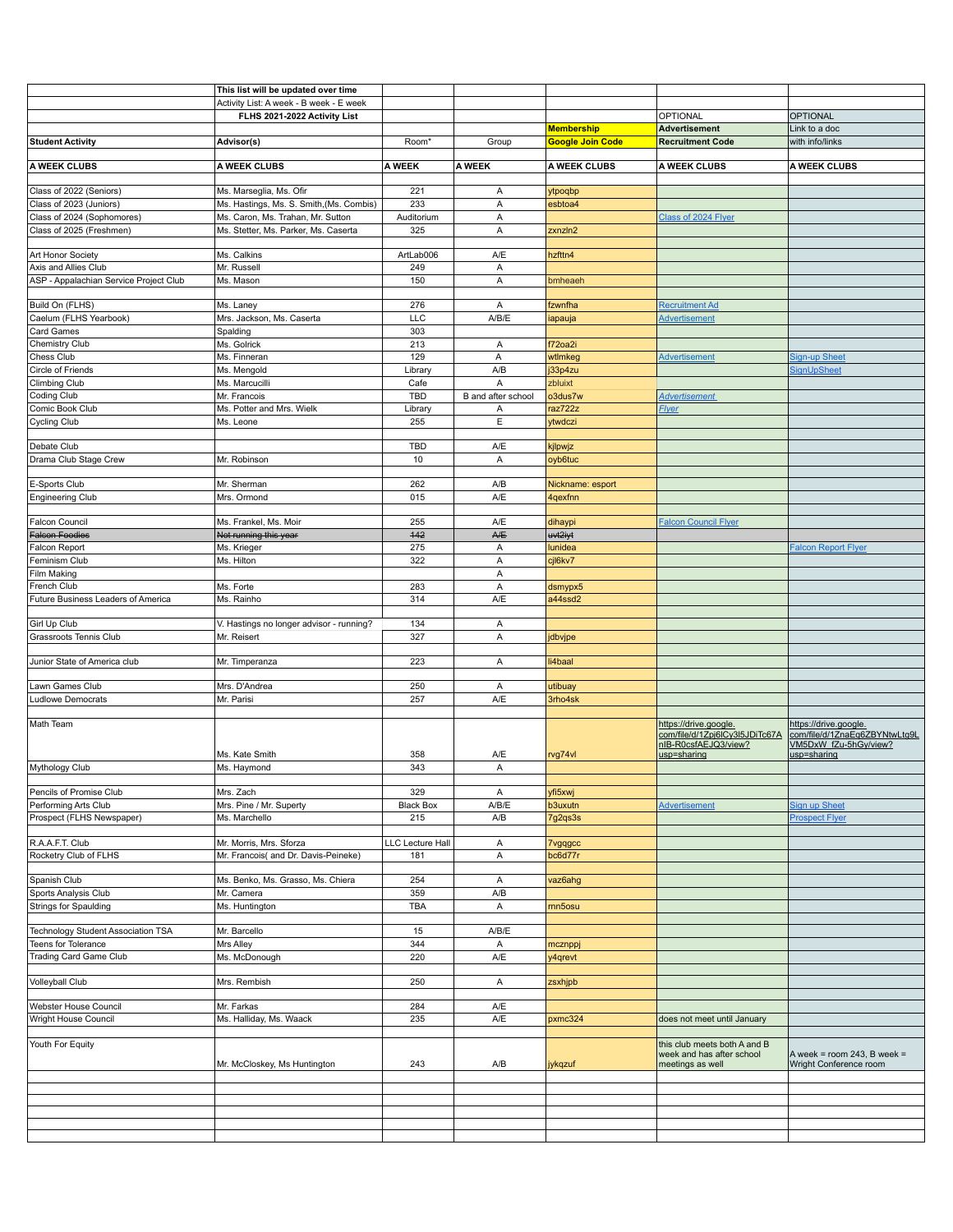| <b>B WEEK CLUBS</b>                          | <b>B WEEK CLUBS</b>                    | <b>B WEEK</b>    | <b>B WEEK</b> | <b>B WEEK CLUBS</b>                               | <b>B WEEK CLUBS</b>               | <b>B WEEK CLUBS</b>             |
|----------------------------------------------|----------------------------------------|------------------|---------------|---------------------------------------------------|-----------------------------------|---------------------------------|
|                                              |                                        |                  |               |                                                   |                                   |                                 |
| Latin Honor Society                          | Ms. Haymond                            | 343              | B             |                                                   |                                   |                                 |
| ACS on Campus at Ludlowe                     | Ms. LeFebvre                           | 223              | B             |                                                   | <b>Flyer</b>                      | Relay Video 2019                |
| AFS                                          | Ms. Bourque, Ms. Krieger,              | <b>Black Box</b> | B             | q6y5j55<br>pxd5mac                                | <b>AFS Flyer</b>                  |                                 |
|                                              |                                        |                  |               |                                                   |                                   |                                 |
| Anime Club                                   | Mr. Farkas                             | 252              | В             | qabvhmizzx                                        |                                   |                                 |
| Art Club                                     | Ms. Ingram                             | 320              | B             | 4ggnqmm                                           |                                   |                                 |
| Asian Clutures Club                          | Ms. Lin                                | 284              | B             |                                                   |                                   |                                 |
|                                              |                                        |                  |               |                                                   |                                   |                                 |
| Botany Club                                  | <b>Miss Halliday</b>                   | 237              | В             | tjjvaxs                                           |                                   |                                 |
| Bring Change To Mind                         | Mrs. Smigala/Mrs. Deren                | 349              | B             | xfb2hfi                                           |                                   |                                 |
|                                              |                                        |                  |               |                                                   |                                   |                                 |
|                                              |                                        |                  |               |                                                   |                                   |                                 |
| Caelum (FLHS Yearbook)                       | Ms. Jackson, Ms. Caserta               | LLC              | B/E           | iapauja                                           | <b>Advertisement</b>              |                                 |
| Caroline House Club                          | Mrs. Meyers                            | 328              | B             | ehrt43o                                           | <b>7kw3o2v</b>                    |                                 |
| Chess Club                                   | Ms. Finneran                           | 129              | A/B/E         | wtlmkeg                                           | Advertisement                     | Sign-up Sheet                   |
| Computer Science Club                        |                                        | 315              | B             |                                                   |                                   |                                 |
|                                              | Ms. McGuigan                           |                  |               | xnkf6po                                           |                                   |                                 |
| <b>Connecticut Students' Cooperative</b>     | Ms. Karmazin                           | 142              | В             | 5e3dcbw                                           |                                   |                                 |
|                                              |                                        |                  |               |                                                   |                                   |                                 |
| Eco Club                                     | Mrs. Hermsen                           | 31               | B             | m3ud66n                                           | http://bit.ly/ECOClub             |                                 |
|                                              |                                        |                  |               |                                                   |                                   |                                 |
| Falcon Hiking Club                           | Mr. Nulf                               | 244              | В             |                                                   |                                   |                                 |
| The Nest - Student Fan Club                  | Shawn Sailer/Sara Kinsley              | Gym              | B/E           | 7x723wa                                           | Private - only nest leaders       |                                 |
| Fashion Club (F.I.D.M.)                      | Mrs. Huber                             | 361              | B             | x4rjkq5                                           |                                   |                                 |
| Full Court Peace - FLHS                      | Ms. Huntington                         | 243              | B             | 27x5ocv                                           |                                   |                                 |
| Future Medical Professionals Club            |                                        | 347              | B             |                                                   |                                   |                                 |
|                                              | Dr. Kelly                              |                  |               | cq7ossk                                           |                                   |                                 |
|                                              |                                        |                  |               |                                                   |                                   |                                 |
| Graphic Design Club                          | Mrs. Ormond                            | 15               | B/E           | kxfplmo                                           |                                   |                                 |
| GSA (Gay-Straight Alliance)                  | Ms. Kim Smith, Dr. Elise Dardani       | 233              | B             |                                                   |                                   |                                 |
|                                              |                                        |                  |               |                                                   |                                   |                                 |
| Kindness Ambassadors                         | Ms. Kotara                             | 358              | B             | 62v2hxg                                           | <b>Kindness Ambassadors Flyer</b> |                                 |
| Key Club                                     | Ms. Brown                              | auditorium       | B             | fypbnlq                                           |                                   |                                 |
|                                              |                                        |                  |               |                                                   |                                   |                                 |
| Literary Magazine (The Eyrie)                | Ms. Hilton                             | 322              | B             | 7n2e6sp                                           |                                   |                                 |
| Ludlowe Republicans                          | Mr. Russell                            | 249              | B             |                                                   |                                   |                                 |
|                                              |                                        |                  |               |                                                   |                                   |                                 |
|                                              |                                        |                  |               |                                                   |                                   |                                 |
| Make-A-Wish Club                             | Mrs. Zach                              | 329              | В             | 7e4b5jp                                           |                                   |                                 |
| Model UN                                     | Mr. Seara                              | 147              | B             | 4i27cze                                           |                                   |                                 |
|                                              |                                        |                  |               |                                                   |                                   |                                 |
| Operation Hope                               | Ms. Merritt                            | 344              | B/E           |                                                   |                                   |                                 |
| Orchestra Club                               | Ms. L. Smith                           | 121              | $\, {\bf B}$  | a4mupoy                                           |                                   |                                 |
|                                              |                                        |                  |               |                                                   |                                   |                                 |
| Partners for Literacy                        | Mr. Nulf                               | 244              | B             | uwt3oiv                                           |                                   |                                 |
|                                              |                                        |                  |               |                                                   |                                   |                                 |
| Science Bowl                                 | Mrs. Golrick                           | 213              | В             | v4wfn5p                                           |                                   |                                 |
| S.A.D.D.                                     | Tim Morris, Mrs. Sforza                | LLC Lecture Hall | B             | fvzbxzq                                           |                                   |                                 |
| <b>Students for Soldiers</b>                 | Mrs. Nova-Robison                      | 149              | B             |                                                   |                                   |                                 |
|                                              | Ms. Stetter                            | 301              | B             | ivoqiqy<br>azwo7e2                                |                                   |                                 |
| S.O.S (Supporting Our Selves)                |                                        |                  |               |                                                   |                                   |                                 |
|                                              |                                        |                  |               |                                                   |                                   |                                 |
| Tiny Miracles Club                           | V. Hastings Advisor for 21-22          | 125              | В             | wtljyse                                           |                                   |                                 |
| Treat Yo'Self Club                           | Ms. Marcucilli and Mr. Pepitone        | 145              | В             | byd6bs6                                           | <b>Flyer</b>                      |                                 |
|                                              |                                        |                  |               |                                                   |                                   |                                 |
| Ultimate Frisbee Club                        | Mr. Reindel                            | 315              | В             |                                                   |                                   |                                 |
| <b>UNICEF Club</b>                           | Ms. Cardoso                            | 151              | B             | rx4ptud                                           | <b>Flyer</b>                      |                                 |
|                                              |                                        |                  |               |                                                   |                                   |                                 |
| We SEW Care Club                             | Mrs. Huber                             | 361              | B             | 7xe7pzr                                           | You must know how to sew          |                                 |
| Wood Working Club                            | Mr. Robinson, Ms. Zimmermann           | 24               | B             |                                                   |                                   |                                 |
|                                              |                                        |                  |               |                                                   |                                   |                                 |
|                                              |                                        |                  |               |                                                   |                                   |                                 |
|                                              |                                        |                  |               |                                                   |                                   |                                 |
|                                              |                                        |                  |               |                                                   |                                   |                                 |
|                                              |                                        |                  |               |                                                   |                                   |                                 |
|                                              |                                        |                  |               |                                                   |                                   |                                 |
|                                              |                                        |                  |               |                                                   |                                   |                                 |
|                                              |                                        |                  |               |                                                   |                                   |                                 |
|                                              |                                        |                  |               |                                                   |                                   |                                 |
|                                              |                                        |                  |               |                                                   |                                   |                                 |
|                                              |                                        |                  |               |                                                   |                                   |                                 |
|                                              |                                        |                  |               |                                                   |                                   |                                 |
|                                              |                                        |                  |               |                                                   |                                   |                                 |
|                                              |                                        |                  |               |                                                   |                                   |                                 |
|                                              |                                        |                  |               |                                                   |                                   |                                 |
|                                              |                                        |                  |               |                                                   |                                   |                                 |
|                                              |                                        |                  |               |                                                   |                                   |                                 |
|                                              |                                        |                  |               |                                                   |                                   |                                 |
|                                              |                                        |                  |               |                                                   |                                   |                                 |
|                                              |                                        |                  |               |                                                   |                                   |                                 |
|                                              |                                        |                  |               |                                                   |                                   |                                 |
|                                              |                                        |                  |               |                                                   |                                   |                                 |
|                                              |                                        |                  |               |                                                   |                                   |                                 |
|                                              |                                        |                  |               |                                                   |                                   |                                 |
|                                              |                                        |                  |               |                                                   |                                   |                                 |
| <b>E Week Clubs</b>                          |                                        |                  |               |                                                   |                                   |                                 |
|                                              |                                        |                  |               |                                                   |                                   |                                 |
| <b>Clubs meet Outside of Activity Period</b> | <b>ONLY Outside of Activity Period</b> |                  |               | ONLY Outside of Activity ONLY Outside of Activity |                                   | <b>ONLY Outside of Activity</b> |